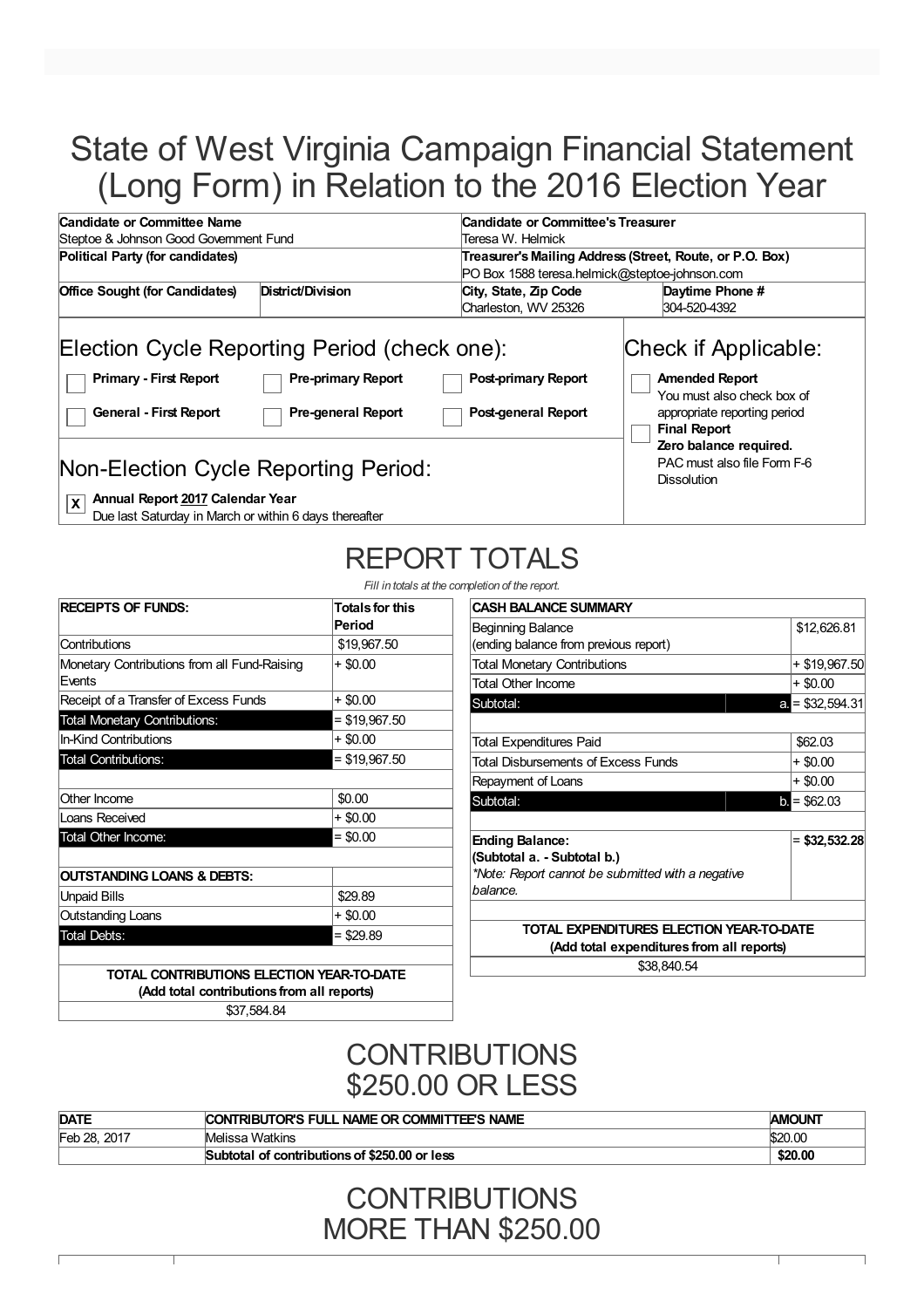| <b>DATE</b>  | CONTRIBUTOR'S FULL NAME OR COMMITTEE'S NAME                                                                                                  | <b>AMOUNT</b> |
|--------------|----------------------------------------------------------------------------------------------------------------------------------------------|---------------|
| Nov 29, 2016 | David Hotchkiss                                                                                                                              | \$30.00       |
|              | Address: Contributor's Job: (individual contributor only) -                                                                                  |               |
|              | Where Contributor Works: (individual contributor only) -                                                                                     |               |
|              | Affiliation: (political committee only) -                                                                                                    |               |
|              | Mailing Address:                                                                                                                             |               |
| Nov 29, 2016 | <b>Glenn Thompson</b>                                                                                                                        | \$30.00       |
|              | Address: Contributor's Job: (individual contributor only) -                                                                                  |               |
|              | Where Contributor Works: (individual contributor only) -                                                                                     |               |
|              | Affiliation: (political committee only) -                                                                                                    |               |
|              | Mailing Address:                                                                                                                             |               |
| Nov 29, 2016 | Kacie Bevers                                                                                                                                 | \$50.00       |
|              | Address: Contributor's Job: (individual contributor only) -                                                                                  |               |
|              | Where Contributor Works: (individual contributor only) -                                                                                     |               |
|              | Affiliation: (political committee only) -<br>Mailing Address:                                                                                |               |
| Nov 29, 2016 | Shawn Morgan                                                                                                                                 | \$50.00       |
|              | Address: Contributor's Job: (individual contributor only) -                                                                                  |               |
|              | Where Contributor Works: (individual contributor only) -                                                                                     |               |
|              | Affiliation: (political committee only) -                                                                                                    |               |
|              | Mailing Address:                                                                                                                             |               |
| Nov 29, 2016 | <b>Richard Mackessy</b>                                                                                                                      | \$50.00       |
|              | Address: Contributor's Job: (individual contributor only) -                                                                                  |               |
|              | Where Contributor Works: (individual contributor only) -                                                                                     |               |
|              | Affiliation: (political committee only) -                                                                                                    |               |
|              | Mailing Address:                                                                                                                             |               |
| Dec 29, 2016 | David Hotchkiss                                                                                                                              | \$30.00       |
|              | Address: Contributor's Job: (individual contributor only) -                                                                                  |               |
|              | Where Contributor Works: (individual contributor only) -                                                                                     |               |
|              | Affiliation: (political committee only) -                                                                                                    |               |
|              | Mailing Address:                                                                                                                             |               |
| Dec 29, 2016 | Glenn Thompson                                                                                                                               | \$30.00       |
|              | Address: Contributor's Job: (individual contributor only) -                                                                                  |               |
|              | Where Contributor Works: (individual contributor only) -                                                                                     |               |
|              | Affiliation: (political committee only) -                                                                                                    |               |
|              | Mailing Address:                                                                                                                             |               |
| Dec 29, 2016 | Shawn Morgan                                                                                                                                 | \$50.00       |
|              | Address: Contributor's Job: (individual contributor only) -                                                                                  |               |
|              | Where Contributor Works: (individual contributor only) -                                                                                     |               |
|              | Affiliation: (political committee only) -                                                                                                    |               |
|              | Mailing Address:                                                                                                                             |               |
| Dec 29, 2016 | <b>Richard Mackessy</b>                                                                                                                      | \$50.00       |
|              | Address: Contributor's Job: (individual contributor only) -<br>Where Contributor Works: (individual contributor only) -                      |               |
|              | Affiliation: (political committee only) -                                                                                                    |               |
|              | Mailing Address:                                                                                                                             |               |
| Dec 29, 2016 | Kacie Bevers                                                                                                                                 | \$50.00       |
|              | Address: Contributor's Job: (individual contributor only) -                                                                                  |               |
|              | Where Contributor Works: (individual contributor only) -                                                                                     |               |
|              | Affiliation: (political committee only) -                                                                                                    |               |
|              | Mailing Address:                                                                                                                             |               |
| Jan 4, 2017  | Tammie C. Alexander                                                                                                                          | \$500.00      |
|              | Address: 880 Dudley Avenue                                                                                                                   |               |
|              | Morgantown, WV, 26505, USA                                                                                                                   |               |
|              | Contributor's Job: (individual contributor only) - Lawyer                                                                                    |               |
|              | Where Contributor Works: (individual contributor only) - Steptoe & Johnson PLLC                                                              |               |
|              | Affiliation: (political committee only) -                                                                                                    |               |
|              | Mailing Address:                                                                                                                             |               |
| Jan 4, 2017  | Bryan R. Cokeley                                                                                                                             | \$500.00      |
|              | Address: 1557 Connell Rd.                                                                                                                    |               |
|              | Charleston, WV, 25314, USA                                                                                                                   |               |
|              | Contributor's Job: (individual contributor only) - Lawyer                                                                                    |               |
|              | Where Contributor Works: (individual contributor only) - Steptoe & Johnson PLLC                                                              |               |
|              | Affiliation: (political committee only) -                                                                                                    |               |
|              | Mailing Address:                                                                                                                             |               |
| Jan 4, 2017  | Susan S. Brewer                                                                                                                              | \$500.00      |
|              | Address: 25 Cedarwood Dr.                                                                                                                    |               |
|              | Morgantown, WV, 26505, USA                                                                                                                   |               |
|              | Contributor's Job: (individual contributor only) - Lawyer<br>Where Contributor Works: (individual contributor only) - Steptoe & Johnson PLLC |               |
|              | Affiliation: (political committee only) -                                                                                                    |               |
|              | Mailing Address:                                                                                                                             |               |
|              |                                                                                                                                              |               |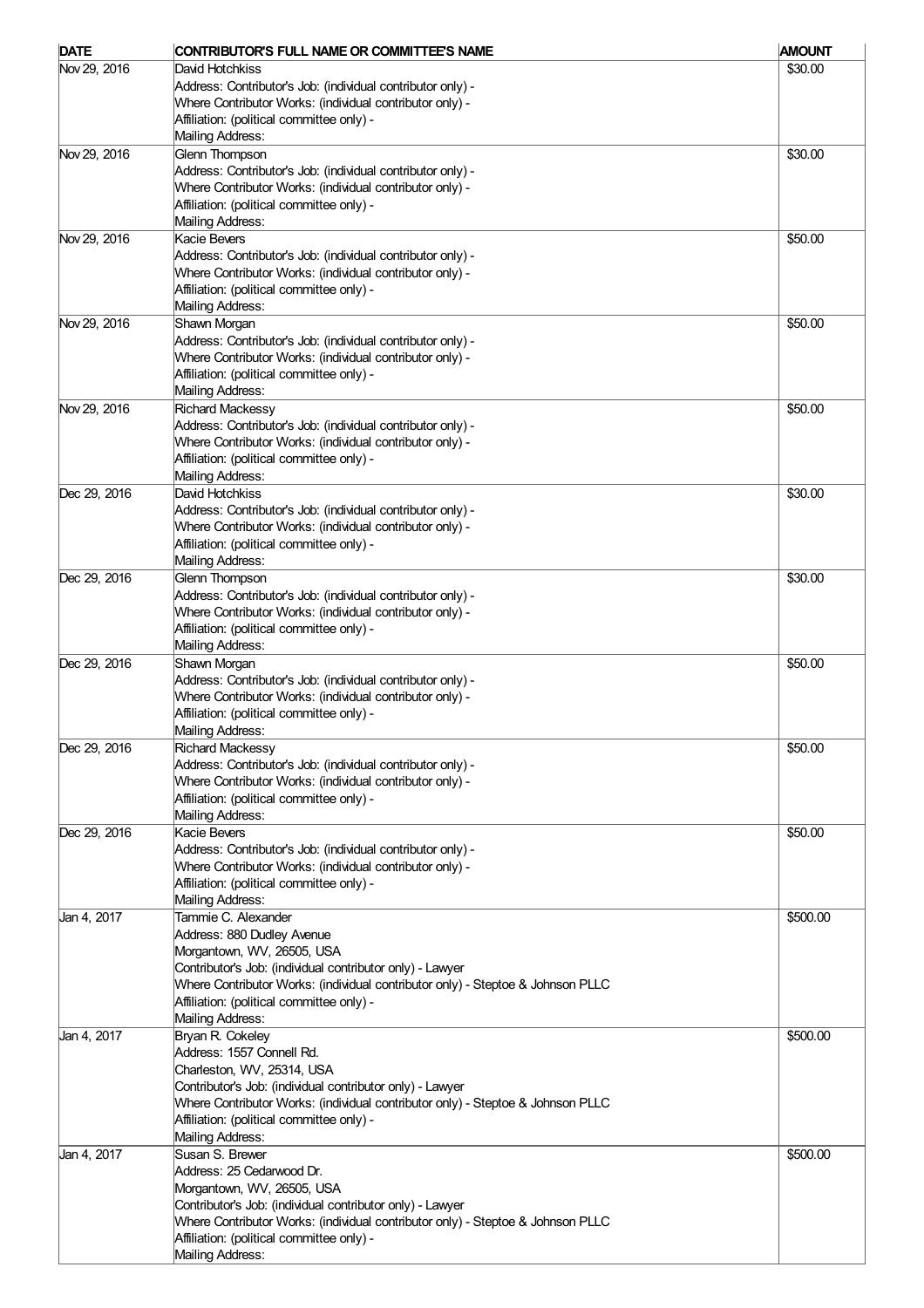| Jan 4, 2017 | John R. Merinar Jr.                                                             | \$500.00   |
|-------------|---------------------------------------------------------------------------------|------------|
|             | Address: 204 Philadelphia Avenue                                                |            |
|             | Bridgeport, WV, 26330, USA                                                      |            |
|             | Contributor's Job: (individual contributor only) - Lawyer                       |            |
|             | Where Contributor Works: (individual contributor only) - Steptoe & Johnson PLLC |            |
|             | Affiliation: (political committee only) -                                       |            |
|             | Mailing Address:                                                                |            |
| Jan 4, 2017 | Kathy Gay Beckett                                                               | \$500.00   |
|             | Address: 3 Gats Creek Rd.                                                       |            |
|             | Charleston, WV, 25314, USA                                                      |            |
|             | Contributor's Job: (individual contributor only) - Lawyer                       |            |
|             | Where Contributor Works: (individual contributor only) - Steptoe & Johnson PLLC |            |
|             | Affiliation: (political committee only) -                                       |            |
|             | Mailing Address:                                                                |            |
| Jan 4, 2017 | Evans L. King Jr.                                                               | \$1,000.00 |
|             | Address: 423 Stanley Avenue                                                     |            |
|             | Clarksburg, WV, 26301, USA                                                      |            |
|             | Contributor's Job: (individual contributor only) - Lawyer                       |            |
|             | Where Contributor Works: (individual contributor only) - Steptoe & Johnson PLLC |            |
|             | Affiliation: (political committee only) -                                       |            |
|             | Mailing Address:                                                                |            |
| Jan 4, 2017 | Brian D. Gallagher<br>Address: 1292 Goshen Rd.                                  | \$1,000.00 |
|             |                                                                                 |            |
|             | Morgantown, WV, 26508, USA                                                      |            |
|             | Contributor's Job: (individual contributor only) - Lawyer                       |            |
|             | Where Contributor Works: (individual contributor only) - Steptoe & Johnson PLLC |            |
|             | Affiliation: (political committee only) -<br>Mailing Address:                   |            |
| Jan 4, 2017 | Kenneth J. Barton Jr.                                                           | \$1,000.00 |
|             | Address: 64 Castanea Drive                                                      |            |
|             | Martinsburg, WV, 25403-1053, USA                                                |            |
|             | Contributor's Job: (individual contributor only) - Lawyer                       |            |
|             | Where Contributor Works: (individual contributor only) - Steptoe & Johnson PLLC |            |
|             | Affiliation: (political committee only) -                                       |            |
|             | Mailing Address:                                                                |            |
| Jan 4, 2017 | Gordon H. Copland                                                               | \$1,000.00 |
|             | Address: 600 Hall Street                                                        |            |
|             | Bridgeport, WV, 26330, USA                                                      |            |
|             | Contributor's Job: (individual contributor only) - Lawyer                       |            |
|             | Where Contributor Works: (individual contributor only) - Steptoe & Johnson PLLC |            |
|             | Affiliation: (political committee only) -                                       |            |
|             | Mailing Address:                                                                |            |
| Jan 4, 2017 | Jeffrey K. Phillips                                                             | \$1,000.00 |
|             | Address: 1308 Conyers Court                                                     |            |
|             | Lexington, KY, 40513, USA                                                       |            |
|             | Contributor's Job: (individual contributor only) - Lawyer                       |            |
|             | Where Contributor Works: (individual contributor only) Steptoe & Johnson PLLC   |            |
|             | Affiliation: (political committee only) -                                       |            |
|             | Mailing Address:<br>Walter L. Williams                                          |            |
| Jan 4, 2017 | Address: 2507 Good Hope Pike                                                    | \$1,000.00 |
|             | Clarksburg, WV, 26301, USA                                                      |            |
|             | Contributor's Job: (individual contributor only) - Lawyer                       |            |
|             | Where Contributor Works: (individual contributor only) - Steptoe & Johnson PLLC |            |
|             | Affiliation: (political committee only) -                                       |            |
|             | Mailing Address:                                                                |            |
| Jan 4, 2017 | Lori A. Dawkins                                                                 | \$1,000.00 |
|             | Address: 8233 Xenophon Court                                                    |            |
|             | Arvada, CO, 80005, USA                                                          |            |
|             | Contributor's Job: (individual contributor only) - Lawyer                       |            |
|             | Where Contributor Works: (individual contributor only) - Steptoe & Johnson PLLC |            |
|             | Affiliation: (political committee only) -                                       |            |
|             | Mailing Address:                                                                |            |
| Jan 4, 2017 | John R. Callcott                                                                | \$1,000.00 |
|             | Address: 383 Rotary Street                                                      |            |
|             | Morgantown, WV, 26505, USA                                                      |            |
|             | Contributor's Job: (individual contributor only) - Lawyer                       |            |
|             | Where Contributor Works: (individual contributor only) - Steptoe & Johnson PLLC |            |
|             | Affiliation: (political committee only) -                                       |            |
|             | Mailing Address:                                                                |            |
| Jan 4, 2017 | Kurt Dettinger                                                                  | \$1,000.00 |
|             |                                                                                 |            |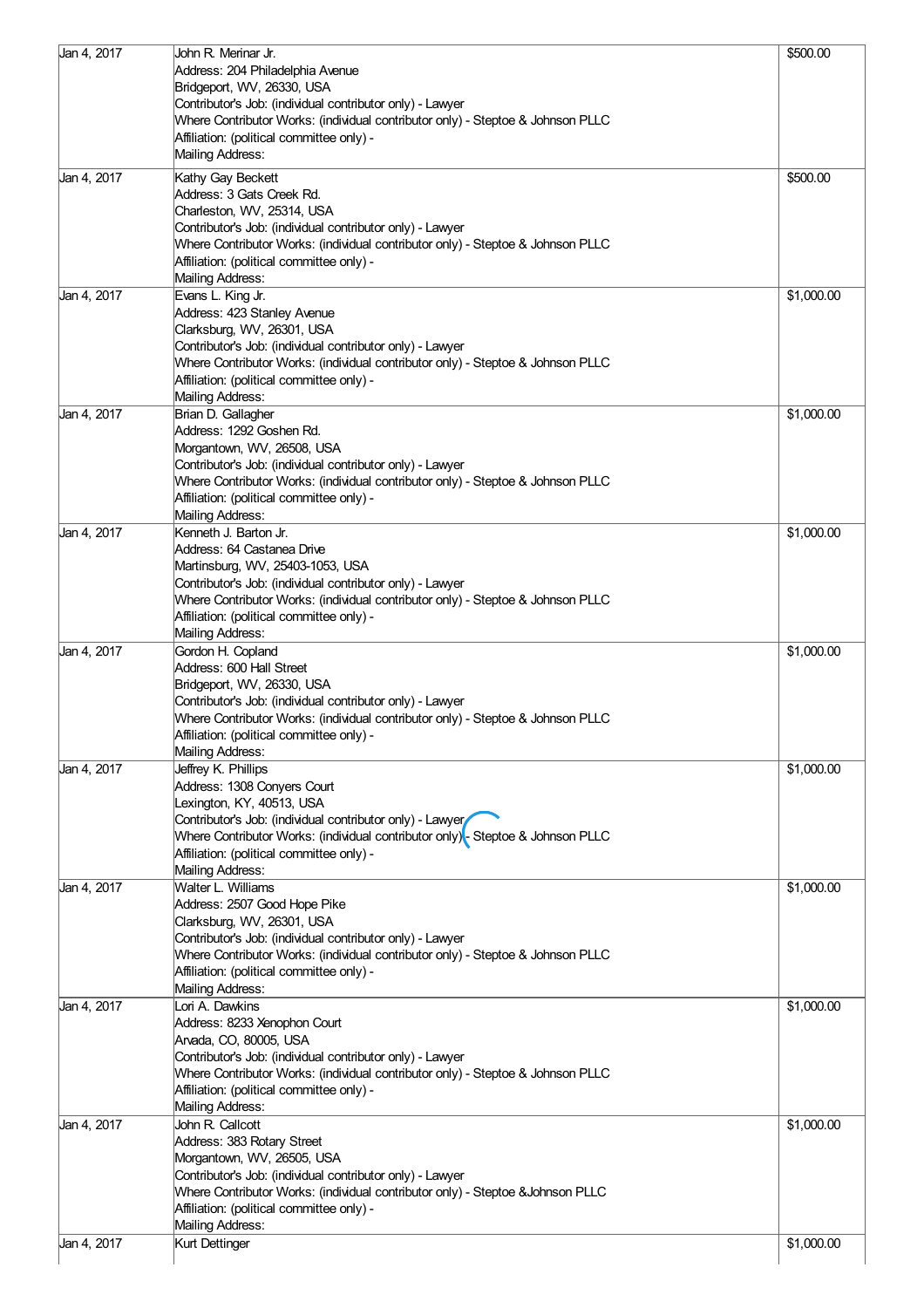|              | Address: 1336 Morningside Drive                                                                                                              |             |
|--------------|----------------------------------------------------------------------------------------------------------------------------------------------|-------------|
|              | Charleston, WV, 25314, USA                                                                                                                   |             |
|              | Contributor's Job: (individual contributor only) - Lawyer                                                                                    |             |
|              | Where Contributor Works: (individual contributor only) - Steptoe & Johnson PLLC<br>Affiliation: (political committee only) -                 |             |
|              | Mailing Address:                                                                                                                             |             |
| Jan 4, 2017  | Armando F. Benincasa                                                                                                                         | \$1,000.00  |
|              | Address: 306 Heath Road                                                                                                                      |             |
|              | Hurricane, WV, 25526, USA                                                                                                                    |             |
|              | Contributor's Job: (individual contributor only) - Lawyer<br>Where Contributor Works: (individual contributor only) - Steptoe & Johnson PLLC |             |
|              | Affiliation: (political committee only) -                                                                                                    |             |
|              | Mailing Address:                                                                                                                             |             |
| Jan 4, 2017  | Bridget D. Furbee                                                                                                                            | \$1,000.00  |
|              | Address: 808 Stout Street                                                                                                                    |             |
|              | Bridgeport, WV, 26330, USA                                                                                                                   |             |
|              | Contributor's Job: (individual contributor only) - Lawyer                                                                                    |             |
|              | Where Contributor Works: (individual contributor only) - Steptoe & Johnson PLLC<br>Affiliation: (political committee only) -                 |             |
|              | Mailing Address:                                                                                                                             |             |
| Jan 4, 2017  | William H. Smith                                                                                                                             | \$1,000.00  |
|              | Address: 300 Phillippi Street                                                                                                                |             |
|              | Clarksburg, WV, 26301, USA                                                                                                                   |             |
|              | Contributor's Job: (individual contributor only) - Lawyer                                                                                    |             |
|              | Where Contributor Works: (individual contributor only) - Steptoe & Johnson PLLC                                                              |             |
|              | Affiliation: (political committee only) -<br>Mailing Address:                                                                                |             |
| Jan 4, 2017  | Susan LLewellyn Deniker                                                                                                                      | \$1,000.00  |
|              | Address: 347 Ruffed Grouse Drive                                                                                                             |             |
|              | Bridgeport, WV, 26330, USA                                                                                                                   |             |
|              | Contributor's Job: (individual contributor only) - Lawyer                                                                                    |             |
|              | Where Contributor Works: (individual contributor only) - Steptoe & Johnson PLLC                                                              |             |
|              | Affiliation: (political committee only) -                                                                                                    |             |
| Jan 4, 2017  | Mailing Address:<br>Richard L. Lewis                                                                                                         | \$1,000.00  |
|              | Address: 2698 Crestwood Road                                                                                                                 |             |
|              | Charleston, WV, 25302, USA                                                                                                                   |             |
|              | Contributor's Job: (individual contributor only) - Lawyer                                                                                    |             |
|              | Where Contributor Works: (individual contributor only) - Steptoe & Johnson PLLC                                                              |             |
|              | Affiliation: (political committee only) -                                                                                                    |             |
| Jan 4, 2017  | Mailing Address:<br>Henry Lawrence                                                                                                           | \$1,000.00  |
|              | Address: 411 W. Philadelphia Avenue                                                                                                          |             |
|              | Bridgeport, WV, 26330, USA                                                                                                                   |             |
|              | Contributor's Job: (individual contributor only) - Lawyer                                                                                    |             |
|              | Where Contributor Works: (individual contributor only) - Steptoe & Johnson PLLC                                                              |             |
|              | Affiliation: (political committee only) -                                                                                                    |             |
| Jan 4, 2017  | Mailing Address:<br>Robert D. Fluharty                                                                                                       | \$1,000.00  |
|              | Address: 5 Kristin Place                                                                                                                     |             |
|              | Charleston, WV, 25314, USA                                                                                                                   |             |
|              | Contributor's Job: (individual contributor only) - Lawyer                                                                                    |             |
|              | Where Contributor Works: (individual contributor only) - Steptoe & Johnson PLLC                                                              |             |
|              | Affiliation: (political committee only) -                                                                                                    |             |
| Jan 4, 2017  | Mailing Address:                                                                                                                             |             |
|              | David M. Flannery<br>Address: 3 Gat Creek Road                                                                                               | \$1,000.00  |
|              | Charleston, WV, 25314, USA                                                                                                                   |             |
|              | Contributor's Job: (individual contributor only) - Lawyer                                                                                    |             |
|              | Where Contributor Works: (individual contributor only) - Steptoe & Johnson PLLC                                                              |             |
|              | Affiliation: (political committee only) -                                                                                                    |             |
|              | Mailing Address:                                                                                                                             |             |
| Feb 28, 2017 | <b>Richard Mackessy</b>                                                                                                                      | \$27.50     |
|              | Address: Contributor's Job: (individual contributor only) -<br>Where Contributor Works: (individual contributor only) -                      |             |
|              | Affiliation: (political committee only) -                                                                                                    |             |
|              | Mailing Address:                                                                                                                             |             |
|              | Subtotal of all contributions of more than \$250.00                                                                                          | \$19,947.50 |
|              | Subtotal of all contributions of \$250 or less                                                                                               | \$20.00     |
|              | Total Contributions:                                                                                                                         | \$19,967.50 |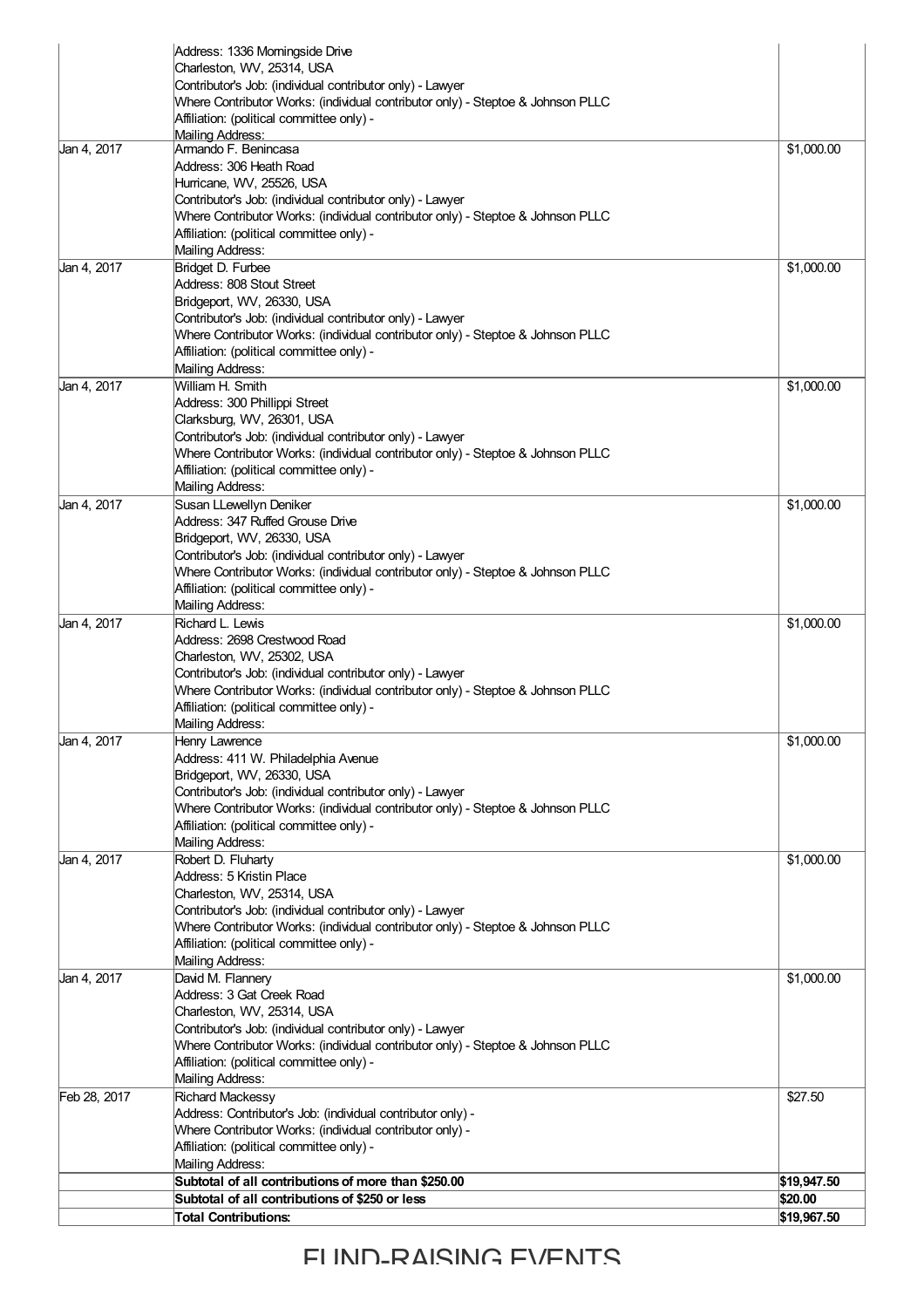#### FUND-RAISING EVENTS

#### **All monetary contributions received at a fundraiser must be reported in the Event Summary below.**

If contributor's name and amount are not listed, the contribution must be turned over to the West Virginia General Revenue Fund. The only exception to this rule may apply to political party executive committees. (WV Code 3-8-5a).

### OTHER INCOME: INTEREST, REFUNDS, MISCELLANEOUS **RECEIPTS**

**Date Source of Income Type of Receipt Amount Total Other Income: \$0.00**

## IN-KIND CONTRIBUTIONS

| Name and Contributor Information<br>Date |  |
|------------------------------------------|--|
|                                          |  |

**Description of Contribution Integral** *Integral* **<b>Value Total In-Kind Contributions: \$0.00**

### LOANS

#### **West Virginia Code: §3-8-5f. Loans to candidates, organizationsor persons for election purposes.**

"Every candidate, financial agent, person or association of persons or organization advocating or opposing the nominationor election of any candidate or the passage or defeat of any issue or item to be voted upon may not receive any money or anyother thing of value toward election expenses except from the candidate, his or her spouse or a lending institution. All loans shallbe evidenced by a written agreement executed by the lender, whether the candidate, his or her spouse, or the lending institution. Such agreement shall state the date and amount of the loan, the terms, including interest and repayment schedule, and adescription of the collateral, if any, and the full names and addresses of all parties to the agreement. A copy of the agreementshall be filed with the financial statement next required after the loan is executed."

The loan agreement must include all items asked for in the statute. (See above.) The loan agreement does not have to follow a certain format; generally, if all the required information is listed, any format is acceptable. Candidates or political committees that take out a loan for the campaign through a bank or other commercial lending institution must include a copy of the loan agreement executed with that bank or institution. Candidates should not take out loans which are partially for personal use and partially for the campaign. It is almost impossible to keep reporting straight in this case. Any money a candidate contributes to his or her campaign committee with the hope of repayment must be treated as a loan and reported in this section. When a candidate determines that no further repayment can be expected, the loan can be reported as repaid in this section by entering the amount left to repay in the repayments column and reporting the same amount as a contribution from the candidate on Page 2. **These loans** must be executed in writing. Caution: Candidates may not carry outstanding loans from one campaign to the next. Each campaign is **separate. Funds from a current campaign cannot be used to repay a loan from a previous campaign.**

#### HOW TO REPORT LOANS

- 1. Each loan for your campaign should be listed on a separate line. (Each time youloan money to the campaign or get a loan, it is considered to be a separate loan.)Include the following information on the form below.
	- a. loans(s) from prior reporting periods and the balance of each loan(Col A.) If a payment was made on the loan, list that in Col. C. **Any loan thatwas repaid in previous reporting periodsdoesnot need to be listed.**
	- b. new loans, the amount (Col. B), any repayments (Col. C), and thebalance (Col. D.)
- 2. **Attach a copy of the loan agreement for each loan received during the reporting period.**

# LOANS (CONTINUED)

| <b>Bank Loans:</b> List name & address or financial institution<br>Candidate or Candidate's Spouse Loans: List name,<br>residence and mailing address of person(s) making or | Column A<br>Balance of <b>previous</b> Amount of <b>new</b> loan<br>loan at end of period received during period |                | <b>Column B</b> |      | Column C<br>Repayments during<br>period | Column D<br>Balance outstanding<br>at end of period |
|------------------------------------------------------------------------------------------------------------------------------------------------------------------------------|------------------------------------------------------------------------------------------------------------------|----------------|-----------------|------|-----------------------------------------|-----------------------------------------------------|
| cosigning loan                                                                                                                                                               | Amount                                                                                                           | <b>Date</b>    | <b>Amount</b>   | Date | Amount                                  | <b>Amount</b>                                       |
|                                                                                                                                                                              |                                                                                                                  | Loans Received |                 |      |                                         | <b>Repayment of Loans Outstanding Loans</b>         |
|                                                                                                                                                                              |                                                                                                                  |                |                 |      |                                         |                                                     |

### ITEMIZED EXPENDITURES

| Date         | Name of Person or Vendor And Address | <b>Purpose</b>             | Amount  |
|--------------|--------------------------------------|----------------------------|---------|
| Nov 22, 2016 | Huntington Bank                      | <b>Bank Service Charge</b> | \$33.79 |
| Jan 17, 2017 | Huntington Bank                      | <b>Bank Fee</b>            | \$28.24 |
|              |                                      | <b>Total Expenditures:</b> | \$62.03 |

## RECEIPT OF A TRANSFER OF EXCESS FUNDS

| Date | <b>Candidate Committee Name and Year</b>    | Amount |
|------|---------------------------------------------|--------|
|      | Total Receipts of Transfer of Excess Funds: | \$0.00 |